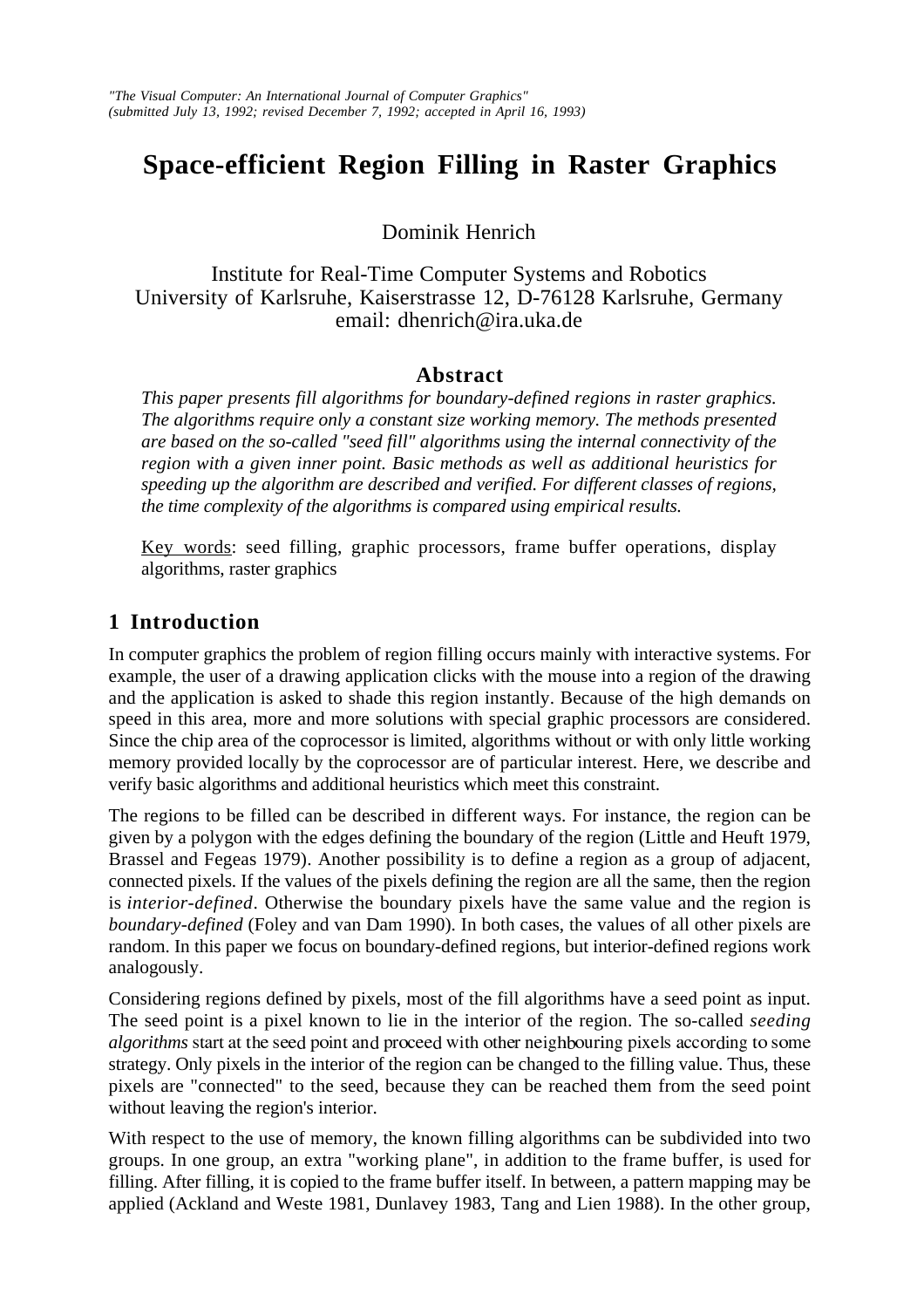an additional data structure is used. In most cases, it is a stack which stores several inner pixels if the region is split up while filling. In the following steps, each of these inner pixels serves as a new seed point for filling a separate part of the region (Newman and Sproull 1973, Liebermann 1978, Smith 1979, Shani 1980, Pavlidis 1982). In general, the methods of both groups need working memory in addition to the frame buffer. The amount of working memory used depends on the size of the region (increases with region complexity) and thus cannot be constant.

In this paper, we describe algorithms which need little additional memory, which is of constant size, and thus can be reserved in advance. To comply with this severe restriction, the connectivity of the inner pixels must be stored in a different way than in the former algorithms. For this purpose, it is necessary to use the frame buffer itself. Instead of storing the information explicitly in an extra working memory, it is kept implicitly in the existing frame buffer. This is possible, because each inner pixel has the property of being connected with the seed point. Thus, the value of a pixel may be changed, provided that all the other inner pixels remain connected. Roughly speaking, the global filling strategy is: *move around in the region and fill it in such a manner that the region remains connected*. With this strategy, no memory is needed for storing region parts because the algorithm does not divide the region into parts.

Following Fishkin and Barsky (1984), a filling algorithm can be logically decomposed into four components: a *start procedure*, which initialises the algorithm; a *set procedure*, which changes the value of a pixel; a *propagation method*, which determines the next point to be considered; and an *inside procedure*, which computes whether a pixel is in the region and should be filled. To implement our global filling strategy and to solve the problems arising from it, some of these components are discussed in Section 2. Using different instances of the components, we formulate algorithms for different region types. Basic methods for simple and general regions are discussed and improved by heuristics in Section 3. To evaluate the performance of the algorithms, they are compared using experiments with regions of different complexity. The results of these experiments are shown in Section 4.

# **2 Basics**

For the above mentioned global fill strategy, this section concentrates on two basic procedures and introduces some theorems. The first procedure executes movement within the region. Different rules for selecting the next direction control the moves. The second procedure computes whether a pixel can be changed without losing necessary information. It is a local decision which is sufficient in most cases. The last subsection distinguishes two different types of regions. They lead us to the two basic fill algorithms of the next section. We begin with a more precise specification of the problem, followed by a description of the data structures used.

### **2.1 Problem Definition**

For a precise definition of filling with constant working memory, some terminology has to be introduced first. In the following, we use a 2-dimensional **bitmatrix** as an abstract model of the frame buffer. It represents the relevant information of the display by orthogonally arranged elements. These picture elements (pixels) of the bitmatrix can take two alternative states, **set** or **free**. For example, black and white could be modelled as such states with a monochrome display – other colour pairs are applicable with multicoloured displays. Additionally, the graphic coprocessor, which stores and executes the fill algorithm code, has random access to the bitmatrix. It can read or write the state of a pixel in constant time using the procedures *ReadPixel* and *WritePixel*.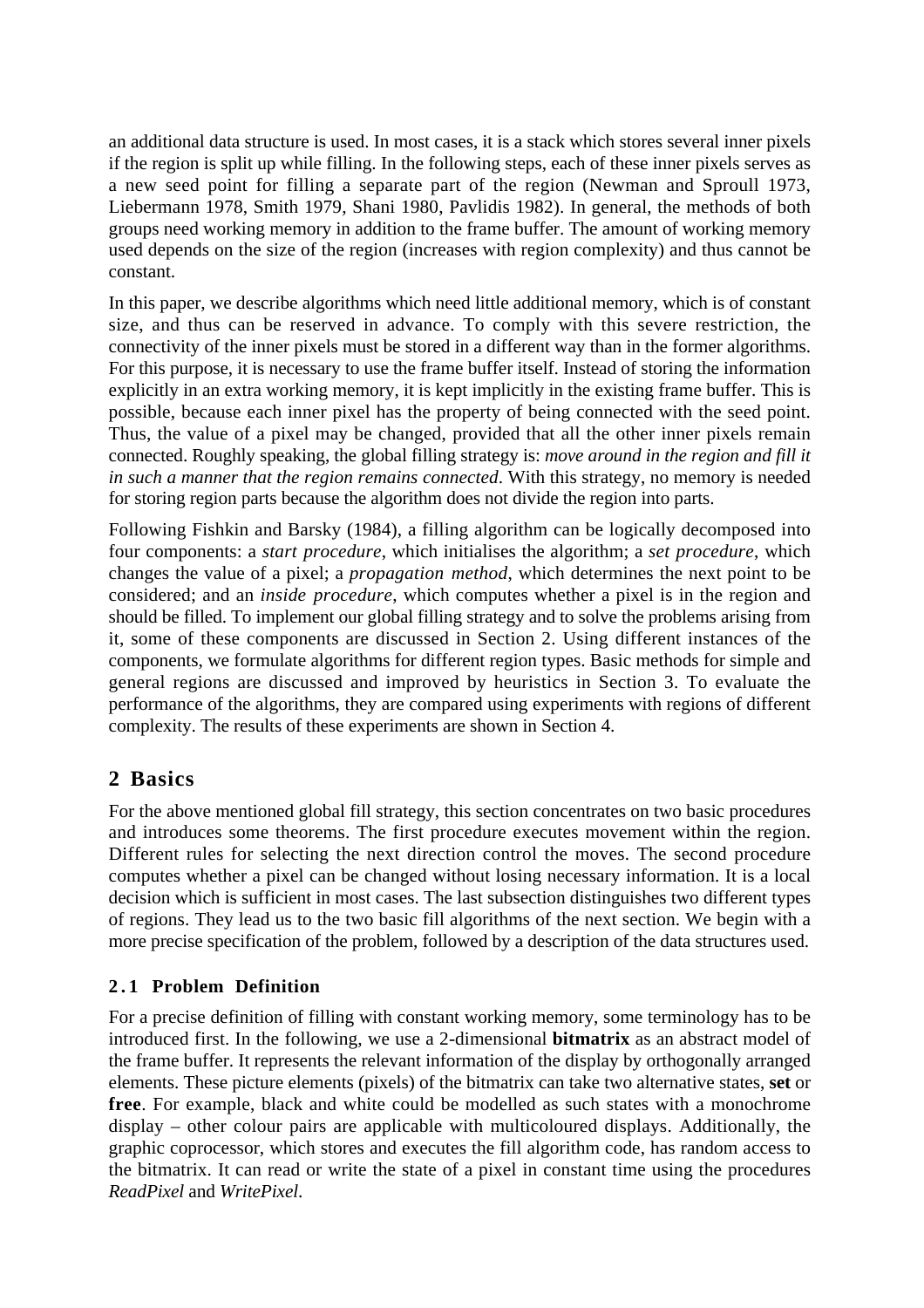The pixel neighbourhood is defined as follows ( cf. Pavlidis (1982) and Rosenfeld, Kak (1982)).

### Definition 1:

Two distinct pixels of a bitmatrix are called **4-adjacent** (4-neighbours) if they have a common edge in the raster of the bitmatrix (see Fig.1a), and **8-adjacent** (8 neighbours) if they have a common edge or a common vertex (see Fig.1b).



*Fig.1: In (a) all the 4-neighbours, and in (b) all the 8-neighbours of the free pixel p have the state "set".*

A 4-adjacent neighbour can be reached by any of the one-pixel-moves: up, down, left, right. For an 8-adjacent neighbour horizontal, vertical and diagonal moves are allowed. Thus, a pixel has four 4-adjacent and eight 8-adjacent neighbours. Note that all 4-neighbours are also 8 neighbours. Now the region filling problem can be specified.

Problem: *Region filling with constant working memory*

*Input*: a connected, finite region consisting of free, 4-adjacent pixels of a bitmatrix in a frame buffer, with a boundary contour of 8-adjacent pixels, which are set. Outside the region, the pixel states are random. With this region a seed point is given which marks its interior. Additionally, the available working memory is limited by a given constant, independent of the region size.

*Output*: a change of the bitmatrix so that all the inner pixels of the region are in the state "set".

The contour of the region can consist of several non-connected parts, i. e. the region can have holes not belonging to the interior.

### **2.2 Data Structures**

Following the general seeding algorithms, the seed point is the only inner pixel known in the beginning. Starting with it, further inner pixels are identified by a so-called **cursor**. During the filling process, the cursor keeps the coordinates of one inner pixel of the region. Because a 4 adjacent, free neighbour also lies in the interior of the region, the cursor can be shifted onto it without a loss of information or without leaving the region. By stepwise shifting, the cursor can scan the whole region. There are different strategies for moving the cursor within the region, which are discussed in Section 2.3.

Another basic data structure is the **window**. It is used to reduce the number of frame buffer accesses. For most filling operations, a 3x3-section of the frame buffer provides sufficient information. Therefore, a window stores the states of the 8-neighbours around the cursor in local memory. Fig.2 shows the window with coordinates of the 8-neighbours relative to the cursor. This window is the minimum information needed to decide how the cursor's pixel influences the topology of the region. It is a local view of the fill algorithms for the region. To get a more global view, further investigations are necessary, cf. Subsection 3.2.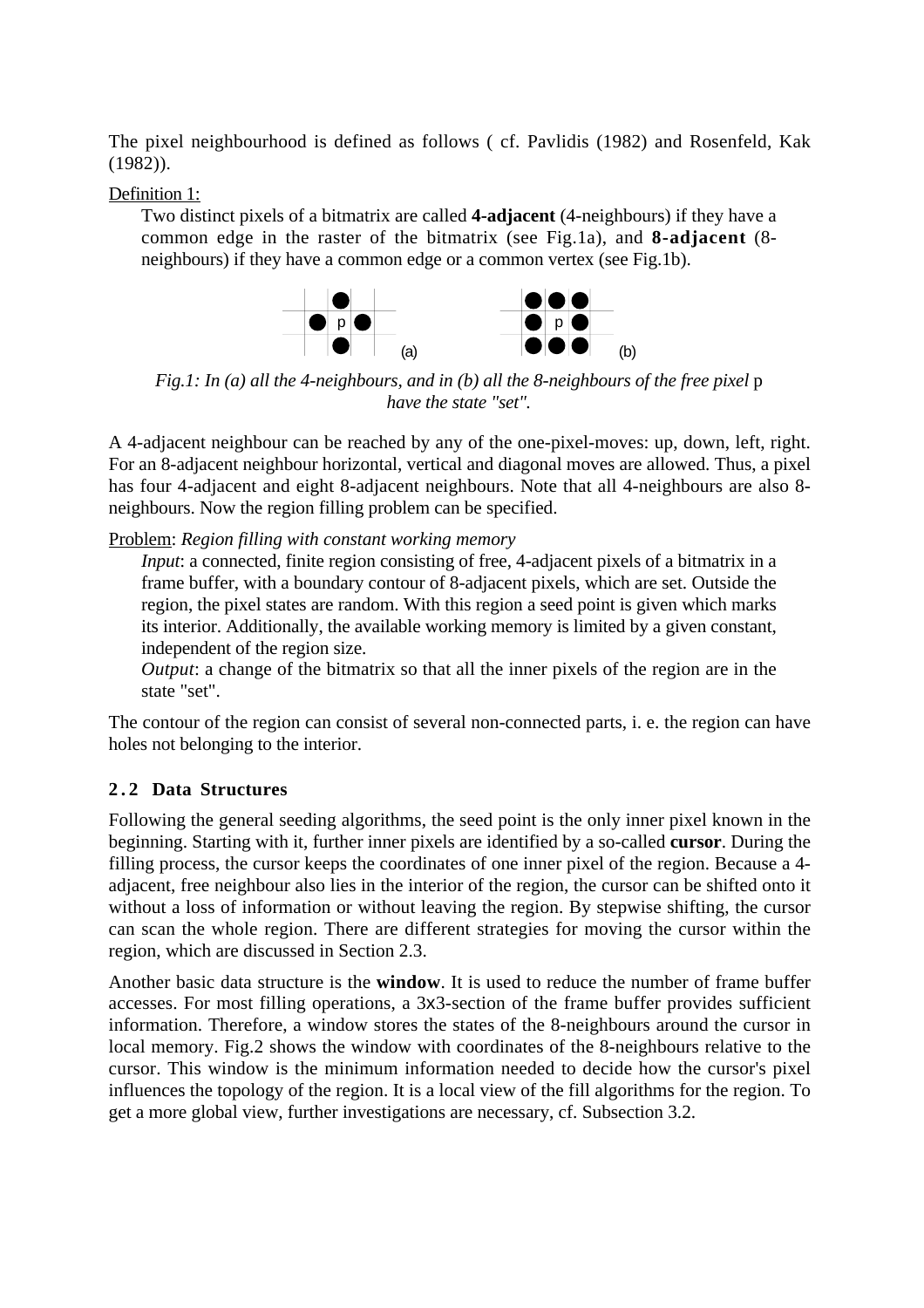| h         | a          | b             |
|-----------|------------|---------------|
| $(-1,1)$  | (0,1)      | (1,1)         |
| g         | Cursor     | C             |
| $(-1, 0)$ | (0, 0)     | (1,0)         |
| $(-1,-1)$ | e<br>(0,1) | d<br>$(1,-1)$ |

*Fig.2: The cursor and its window for storing the states of the 8-adjacent neighbours (here with Boolean variables* a *to* h *and relative coordinates).*

### **2.3 Cursor Movement**

To fill the region successively, the cursor has to move around and reach the parts not yet filled. Therefore, it is shifted from the current pixel onto one of the neighbours. To prefent the cursor from leaving the 4-adjacent region, the only moves allowed are to its 4-neighbours. Hence, the possible directions are: up, down, left, right. After a move, the next direction is selected depending on the window and the last move.

All of the algorithms described in Section 3 require that the cursor always reach the free pixels. In addition to this, with the general filling algorithm, the cursor has to return to its start position to break cycles. For moving strategies "most right" or "most left" both requirements are accomplished. When moving "most right", one chooses the next free pixel in counterclockwise order beginning at the right. To precisely describe this strategy ("most left" works similarly) the following definition is introduced and illustrated in Fig.3.

### Definition 2:

A sequence of three free pixels *(p, q, r)* is called **right-connected** if

- (1) *p, q* are 4-adjacent and *q, r* are 4-adjacent and
- (2) *r* is the next counterclockwise 4-adjacent free neighbour of *q* after *p*.



*Fig.3: Some examples for right-connected free pixels* (p, q, r) *and the corresponding moving directions.*

With the "most right" strategy, the priority of directions relative to the last direction is right, straight, left and back. Thus, if the last move was from pixel  $p$  to pixel  $q$ , then this strategy selects a direction to the pixel  $r$ , so that the triple  $(p, q, r)$  is right-connected. In total, the cursor walks along a path with only right-connected triples of pixels.

The cursor's movement with the strategy "most right" is implemented by two procedures. The procedure *WalkRight(w,d,stop)* chooses the direction which points to the right-connected pixel. It depends on the pixel states in the window *w* and the last direction, *d*, moved. If all the neighbours of the cursor are set, then the Boolean variable *stop* returns the value "true". Otherwise, *d* stores the new direction of movement. The second procedure *Shift(p,w,d)* displaces the cursor *p* one pixel in the new direction *d* and updates the window *w*. For that purpose, three read operations by *ReadPixel* are necessary, because now the 3x3-window is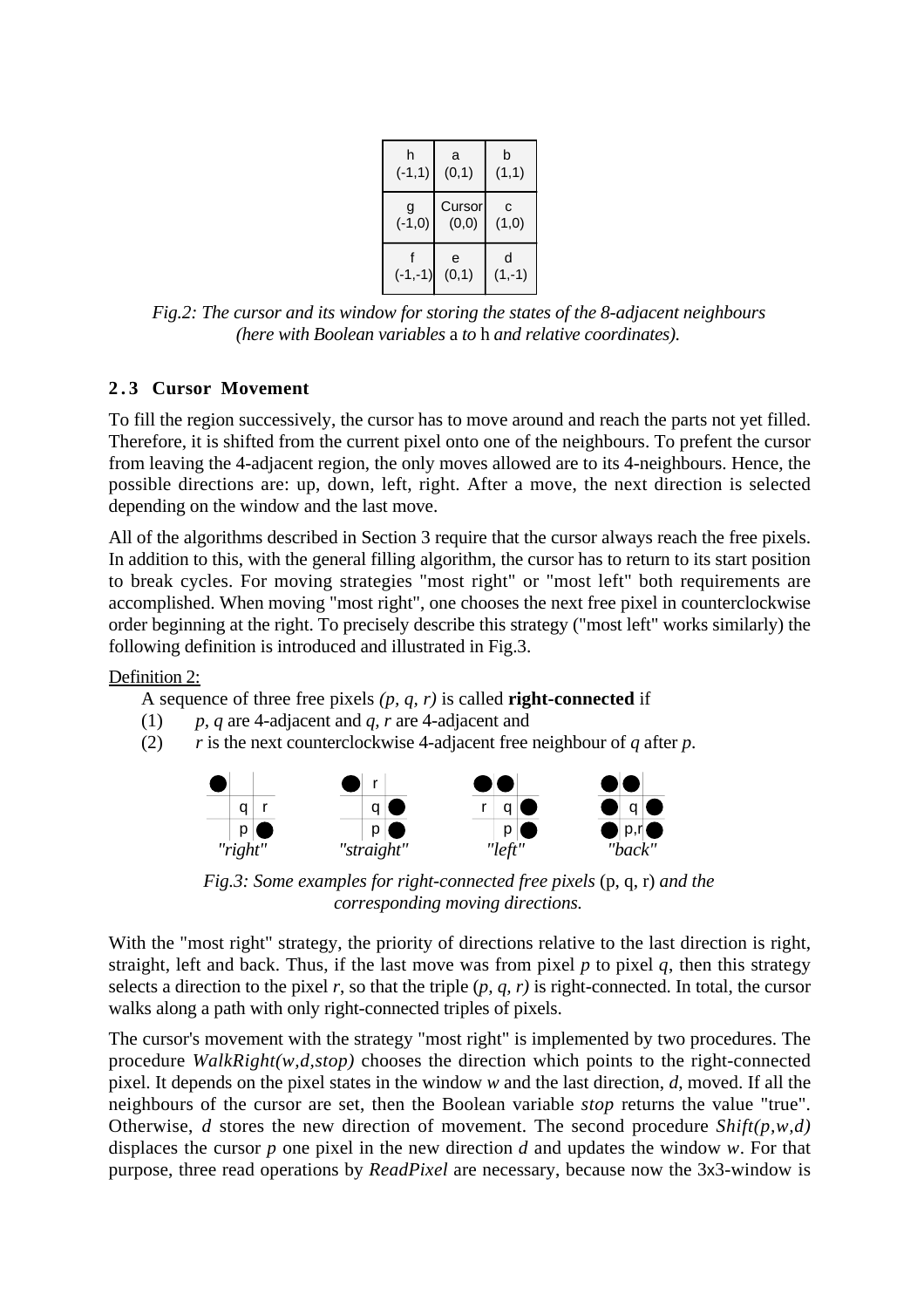placed on three new pixels with unknown values. Altogether, alternate calls of these two procedures make the cursor walk around the interior of the region on a well specified path.

### **2.4 Setting Pixels**

While the region is being filled, the current pixel stored by the cursor is investigated. If it does not connect two parts of the region, then it can be changed to the state "set". Otherwise it has to stay free so that it does not destroy the connectivity. Whether or not a destruction is possible is indicated by its eight neighbours, as we will see at the end of this subsection. At first, we have to define some properties concerning the connectivity. The characteristic property of two interior pixels is that they are connected by a sort of link. Such a link is set up by a path of 4 adjacent pixels from one end to the other. This property is illustrated in Fig.4 and formulated precisely in the following definition (cf. Rosenfeld and Kak 1982).

### Definition 3:

Two inner pixels *p, q* are called **4-connected** if a sequence of pixels  $S = (s_1, ..., s_n)$ exist with:

(1)  $s_1 = p$  and  $s_n = q$ ,

(2) for all  $i = 1, ..., n-1$  holds:  $s_i$ ,  $s_{i+1}$  is 4-adjacent or  $s_i = s_{i+1}$  and

(3) for all  $i = 1, ..., n$  holds:  $s_i$  inner pixel.

The sequence of pixels *S* is called the **4-path** between *p* and *q*.



*Fig.4: The pixels* p, q *are 4-connected, because there exists a 4-path (pixels on the line) connecting them, but the pixels* p, r *or* r, q *are not 4-connected. The two pixels* x *and* y *are critical, but only* y *actually divides the region into two parts.*

For our global filling strategy (see Section 1), filling a dividing pixel will cut the cursor off from an unfilled area. With the property "4-connected" to hand, it is straight forward to formulate whether a certain pixel actually divides the region into parts or not. This is done in the next two definitions.

Definition 4:

An inner pixel *p* is called **dividing** for a region *R* if there exist pixels *q, r* such, that *p* is contained in all 4-paths of *R* between *q, r*. An inner pixel *p* is called **critical** if it is dividing for the section *W* of the region consisting of *p* and its free 8-neighbours (window).

A dividing pixel is the only connection between two (or more) sections of a region. Every path from one part to the other leads via this pixel. This is a global property – in contrast to "critical". If a pixel is critical, then we only know something about the pixel values in the window. But the property "critical" is the precondition for a pixel dividing the region into parts. See pixels *x* and *y* in Fig.4. These two properties are related as follows: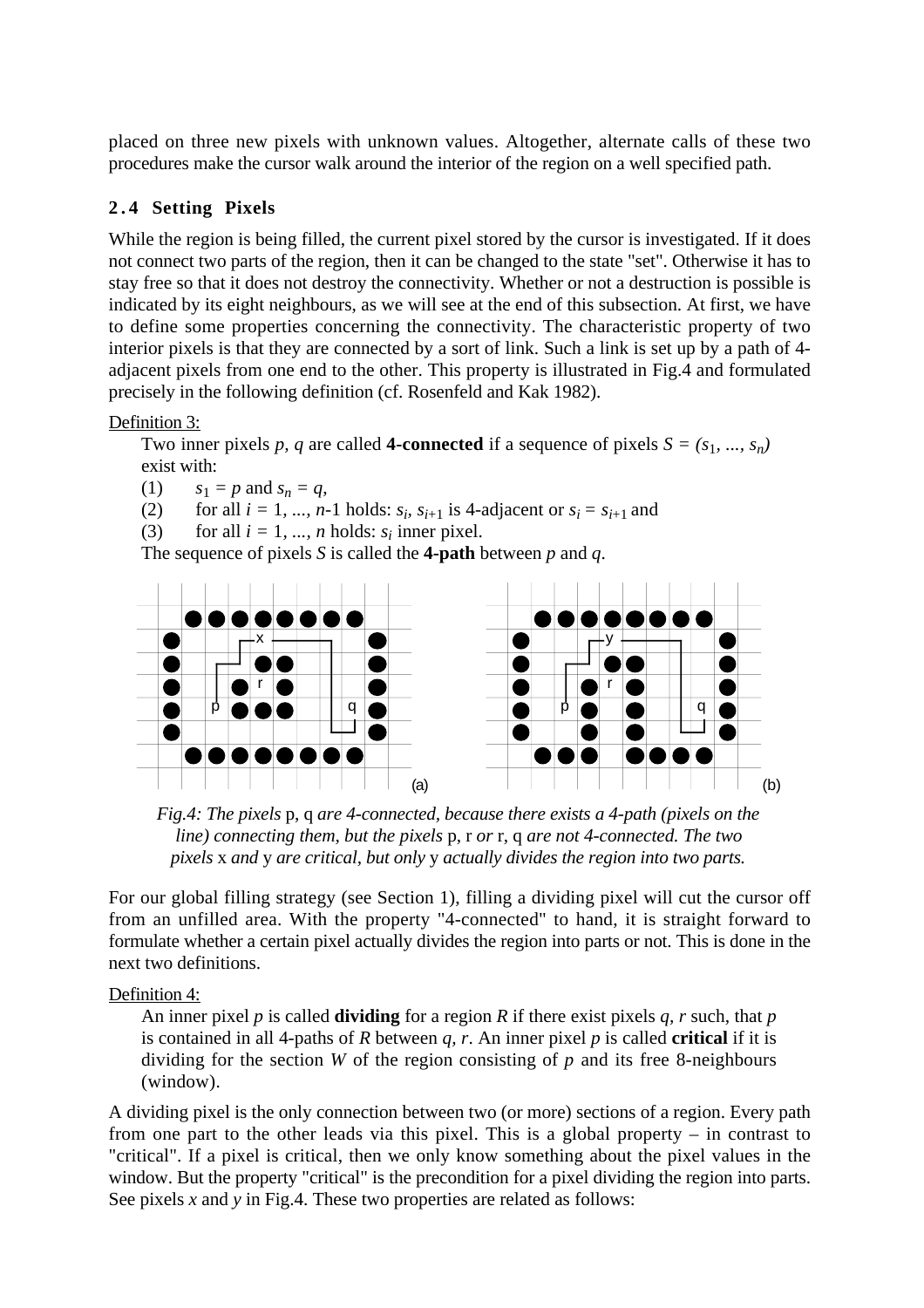#### Theorem 1:

If pixel *p* is not critical, then *p* is not dividing.

*Proof*: Let *p* be an inner pixel which is not critical. Then *p* can not divide the 8-neighbours of *p.* Thus, for all pairs *q, r* of 8-neighbours, there exists a 4-path without *p.* Assume that *p* is dividing. Then there exist inner pixels *s, t* so that all 4-paths between *s, t* contain *p.* Let *(w*1*,* ...,  $w_n$ ) be such a 4-path with  $w_1 = s$ ,  $w_n = t$  and  $w_i = p$  for one *i*. According to the precondition, there exists a 4-path without *p* between  $w_{i-1}$ ,  $w_{i+1}$ . Let  $(v_1, ..., v_m)$  be such a 4-path. Then  $(w_1,$ ...,  $w_{i-1} = v_1$ , ...,  $v_m = w_{i+1}$ , ...,  $w_n$ ) is a 4-path not containing *p*. Thus *p* is not dividing which, contradicts the assumption at the beginning.  $\Diamond$ 

Hence, by inspecting the direct neighbours of a pixel we can decide whether it is safe to set it. Of course, there are cases where pixels are critical but not dividing. But these cannot be recognised by inspecting only the eight neighbours. More extensive investigations are necessary in this case, cf. Subsection 3.2.

Based on the eight neighbours of a pixel, a Boolean function *Critical(w)* is defined. It determines whether this pixel is critical or not. The states of the eight neighbours in the window *w* are used as parameters. With eight parameters, the value range has a size of  $2^8 = 256$  values. By viewing all cases in a Karnough-Veitch Diagram (KV Diagram, Fig.5) a minimal conjunctive expression can be calculated. The value "true" (1) corresponds to the state "set" of the pixel. With a 0 in the KV Diagram, the cursor's pixel can be set because it is not critical for the 8-neighbours and therefore, according to Theorem 1, not dividing. For example, the left window of Fig.6a has the variable values  $a=1$ ,  $b=1$ ,  $c=1$ ,  $d=0$ ,  $e=1$ ,  $f=1$ ,  $g=0$ ,  $h=1$ . It corresponds to the entry in the 12th row and the 14th column of the KV Diagram. In this field, the KV Diagram has the value "false" (0). With that, the cursor pixel has the property "noncritical". See Fig.6 for further examples.



*Fig.5: KV Diagram for computing whether the pixel of the cursor is critical. Variables* a *to* h *are the states of the 8-adjacent neighbours from Fig.2.*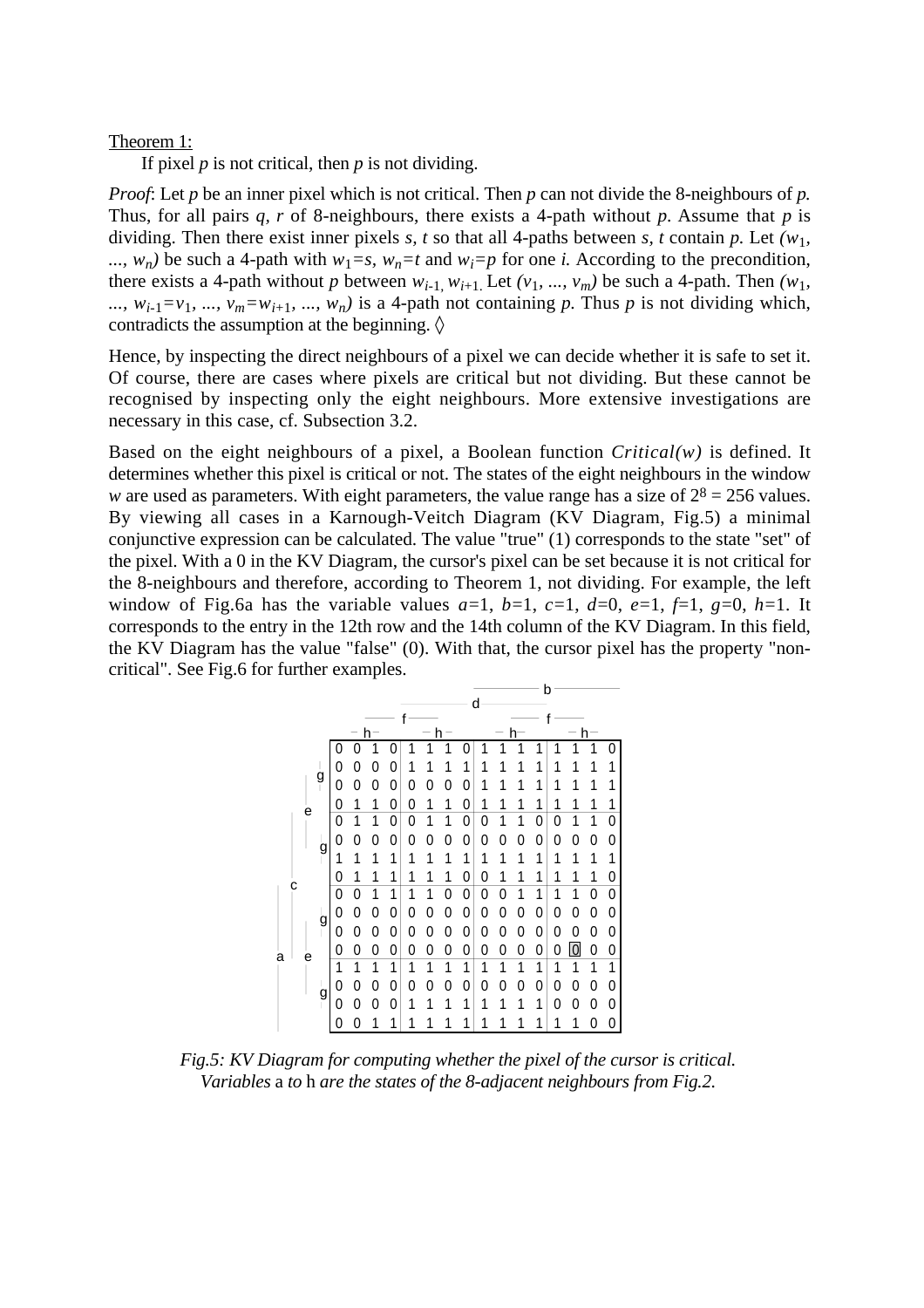

*Fig.6: Examples for window settings; (a):* p *is not critical; (b):* p *is critical (probably dividing the region into two, three and four parts).*

### **2.5 Region Types**

Before we describe the fill algorithms themselves, we have to specify for which types of regions they are applicable. At least two types of regions can be distinguished by their topological properties. When regarding discrete regions, these properties can be characterised similar to those of continuous point sets (Cullen 1968). First, a relationship between two neighbouring paths is defined.

Definition 5:

Two 4-paths  $P = (p_1, ..., p_n)$  and  $Q = (q_1, ..., q_m)$  are called **4-adjacent** if

- (1)  $p_1 = q_1$  and  $p_n = q_m$ ,
- (2) for all  $p_i$  there exists a  $q_j$  with  $p_i$ ,  $q_j$  4-adjacent or  $p_i = q_j$ , and
- (3) for all  $q_j$  there exists a  $p_i$  with  $p_i$ ,  $q_j$  4-adjacent or  $p_i = q_j$ .

With two 4-adjacent paths, for each pixel of both paths there exists a corresponding pixel in the other path that is a 4-neighbour or identical with the first pixel. Thus, given an arbitrary 4-path, we obtain a second, 4-adjacent path by replacing some pixels by their 4-neighbours and/or by adding some 4-neighbours. Thereby, the resulting pixel sequence still represents a 4-path. Repeating this substitution several times with the second path, we obtain two 4-homotop paths. Thus, the 4-homotop paths are the last paths of a sequence of 4-adjacent paths. See Fig.7 and the following definition.

Definition 6:

Two 4-paths  $P = (p_1, ..., p_n)$  and  $Q = (q_1, ..., q_m)$  are called **4-homotop** if there exists a sequence of 4-paths  $K_1$ , ...,  $K_k$  with:

- (1)  $K_1 = P$  and  $K_k = Q$  and
- $(2)$ *K<sub>i</sub>*, *K*<sub>*i*+1</sub> are 4-adjacent, for all  $i = 1, ..., k-1$ .



*Fig.7 (a): Path 1 and 2 from pixel* p *to* q *are 4-adjacent; path 3 is 4-homotop but not 4-adjacent to paths 1 or 2; (b): Paths 1 and 2 are 4-homotop and contractible to pixel* p*. Path 3 is neither 4-homotop to paths 1 or 2 nor contractible to* p*.*

A special case exists, if one of the two 4-homotop paths consists of only one pixel. Let this pixel be an element of the first path, then this path is possibly contractible to one of its own elements. See Definition 7 and the example in Fig.7b.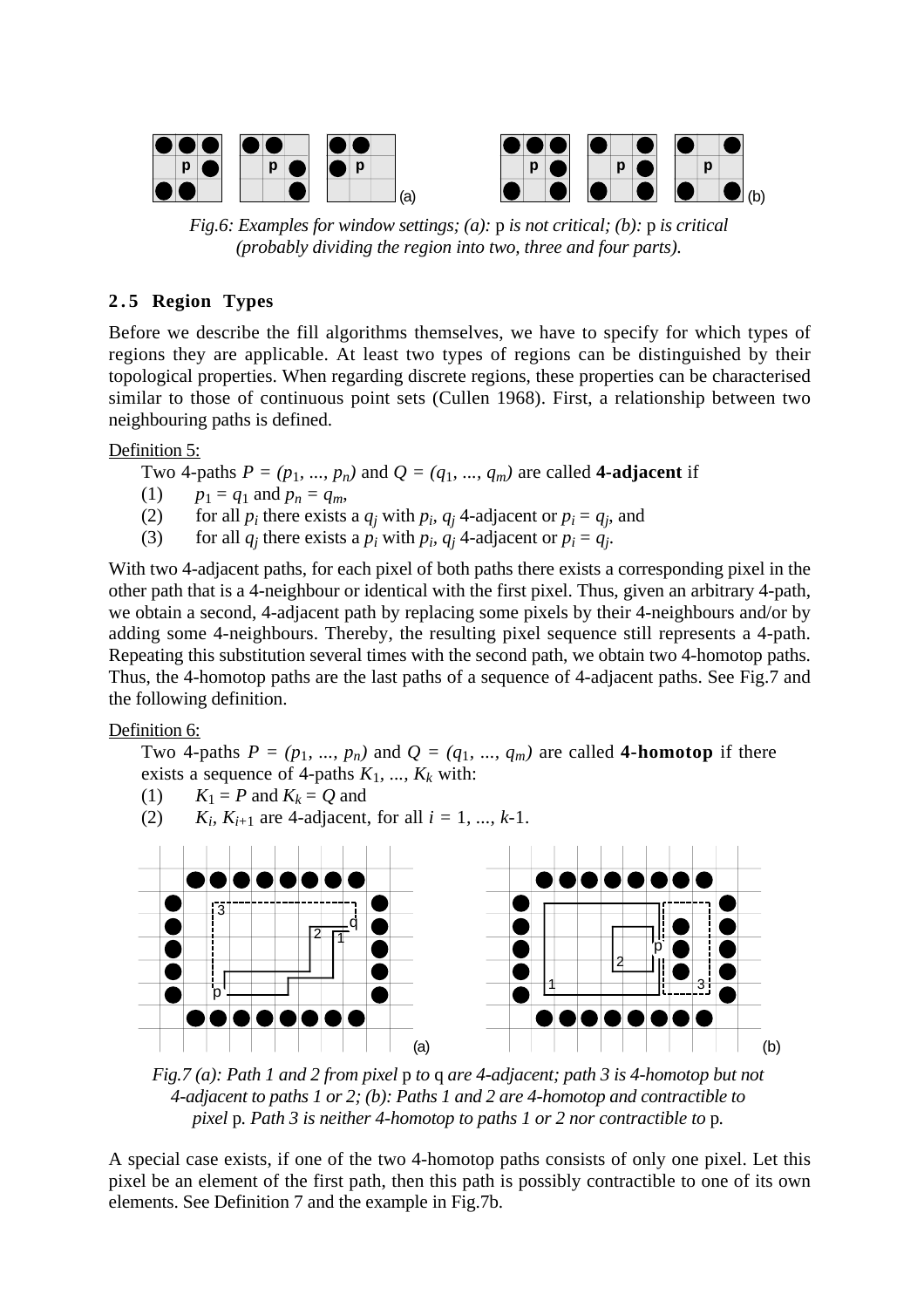Definition 7:

A 4-path  $P = (p_1, ..., p_n)$  with  $p_1 = p_n$  (closed 4-path) is called **contractible** to the point  $p_1$  if it is 4-homotop for the 4-path  $(p_1)$ .

Now, with these tools at hand, we can distinguish two fundamental types of regions.

Definition 8:

A region *R* is called **simple** if every closed 4-path in *R* is contractible to one pixel, and **cyclic** if the region is not simple.

Cyclic regions have holes which do not belong to the interior (e. g., the three pixels in Fig.7b). Closed 4-paths around those holes cannot be contracted, without leaving the interior. This fact is important for the termination of the first algorithm in the next section. Therefore, in the following theorem, we prove a relation between the kind of path used by the cursor and the type of region.

Theorem 2:

If  $P = (p_1, ..., p_n)$  is a closed 4-path consisting of right-connected, critical pixels, then *P* is not contractible to  $p_1$ .

*Proof*: Assume that *P* is contractible to  $p_1$ . Let *T* be a region with *P* as contour, and a finite area as interior. Then all inner pixels of *T* are not set. Now we have to show that there is at least one non-critical pixel on *P*.

Case 1: An inner pixel of *T* does exist. Let *q* be an inner pixel of *T* with  $p_i$  from *P* as an 8neighbour. Since all pixels of *P* and *T* are free, all 8-neighbours of *q* are free. Thus, an 8 neighbour  $p_j$  in  $P$  of  $q$  exists which is not critical, hence resulting in a contradiction.

Case 2: No inner pixel of *T* exists. Then either a "return point"  $p_i$  with  $p_{i-1} = p_{i+1}$  or a square "return loop" ( $p_{i-1}$ ,  $p_i$ ,  $p_{i+1}$ ,  $p_{i+2}$ ) with  $p_j$ ,  $p_k$  8-neighbours (*j*, *k* in {*i*-1,...,*i*+2}) exists. Hence,  $p_i$  is not critical, which contradicts the assumption.  $\Diamond$ 

# **3 Fill Algorithms**

In this section, different fill algorithms with constant working memory are presented. They use the basic procedures described in the previous section. The first algorithm applies only to simple regions, i. e. regions without holes. As a generalisation, the second algorithm operates on arbitrary regions. The next two fill methods are variations of the general algorithm. There, additional heuristics are used to speed up the algorithms.

### **3.1 Simple Regions**

We start with the most primitive fill algorithm and take a seed point as input. With this algorithm it is assumed that the seed point lies in a simple, finite, 4-adjacent region. As initialisation, *InitFill(p,w,d,stop)* shifts the seed point *p* and the window *w* to a boundary of the region. Additionally, the direction of movement *d* is set as if the cursor is just along the contour. After initialisation, the cursor *p* moves and sets all non-critical pixels until no path is free, using the basic procedures *Critical*, *WalkRight* and *Shift* of Section 2. *Critical* determines if a pixel can be set without losing information. *WalkRight* and *Shift* make the cursor walk around in the region. The algorithm *SimpleFill*, here stated in Pascal, is the direct implementation of the global fill strategy mentioned in the introduction.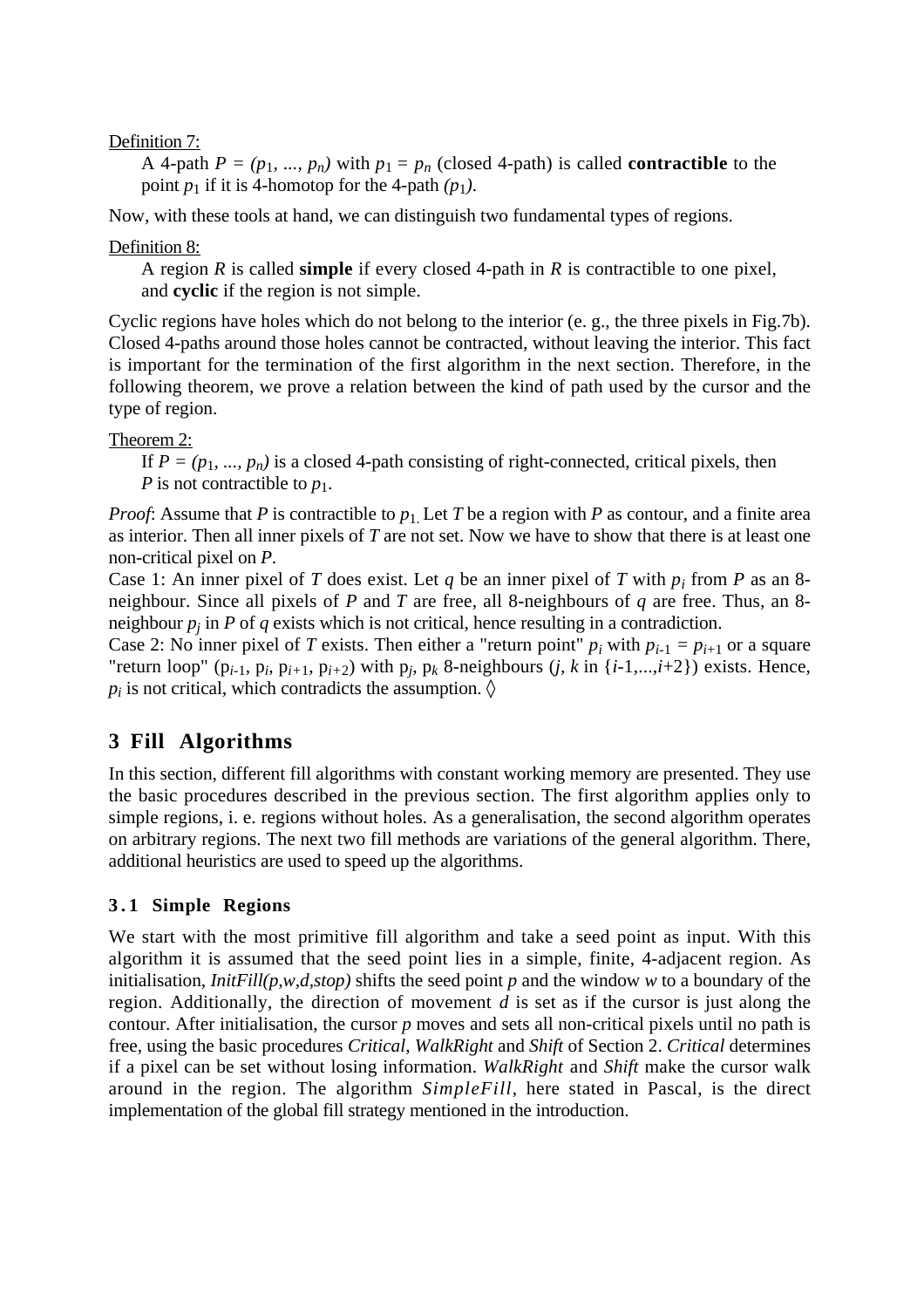```
procedure SimpleFill (p: point);
(*INPUT: point p within a simple, 4-adjacent region*)
(*OUTPUT: region filled using limited working memory and no pattern*)
var w :window; (*3x3-section of frame buffer*)d :direction; \star (*moving direction*)<br>stop :boolean; (*true, if no direct
                                         (*true, if no direction is free*)begin
     InitFill(p, w, d, stop); (*move to contour*)
     while not stop do begin
          if not Critical(w) then begin w[0,0] := true;
                                        (*write to local memory*)WritePixel(p); (*write to frame buffer*)
          end;
          WalkRight(w, d, stop); (*choose new direction*)
          Shift(p, w, d); (*move cursor and update window*)end;
end;
```
In Fig.8a we see how *SimpleFill* works on a simple region, i. e., a region without holes. From the seed point, the initialisation moves the cursor to the right contour. There, the cursor turns upwards, just if it were moving along the contour and moves three steps filling non-critical pixels. At the top, the cursor turns most right and moves though a channel to the right part of the region. In this channel, no pixels can be set, because all of them are evaluated to be critical. In a sort of loop, the algorithm can fill the right part of the region and come back through the channel. Now these pixels are not critical anymore, and therefore, not dividing, so they are set. In the left part of the region, *SimpleFill* proceeds analogously: it sets pixels provided that they are not critical.



*Fig.8: Example for* SimpleFill *working on a simple region (a) and a cyclic region (b). The seed point is the outlined pixel. The arrows show the cursor's movement while setting pixels (normal lines) or leaving them unchanged (dotted lines). In (b) an endless loop is indicated by the dash-dotted line.*

Partial correctness: By definition, the seed point lies in the interior of the region. In *InitFill*, *WalkRight* and *Shift,* the cursor stays in the inner part. Thus, on the path only inner pixels can be processed. All pixels which are set have the property non-critical, which means, while pixels are set, all free inner pixels remain connected with the cursor (Theorem 1). If the algorithm terminates, i. e., the cursor is not in a cycle, no free inner pixel exists and the region is filled.

Termination: Because the region is finite, the algorithm must either terminate or the cursor remains in a cycle of critical pixels. Such a cycle exactly corresponds to a closed rightconnected 4-path, cf. Definitions 2 and 3. According to Theorem 2, such a path is not contractible. With that, the region would be cyclic, so the algorithm terminates.

From the partial correctness and the termination theorems we have: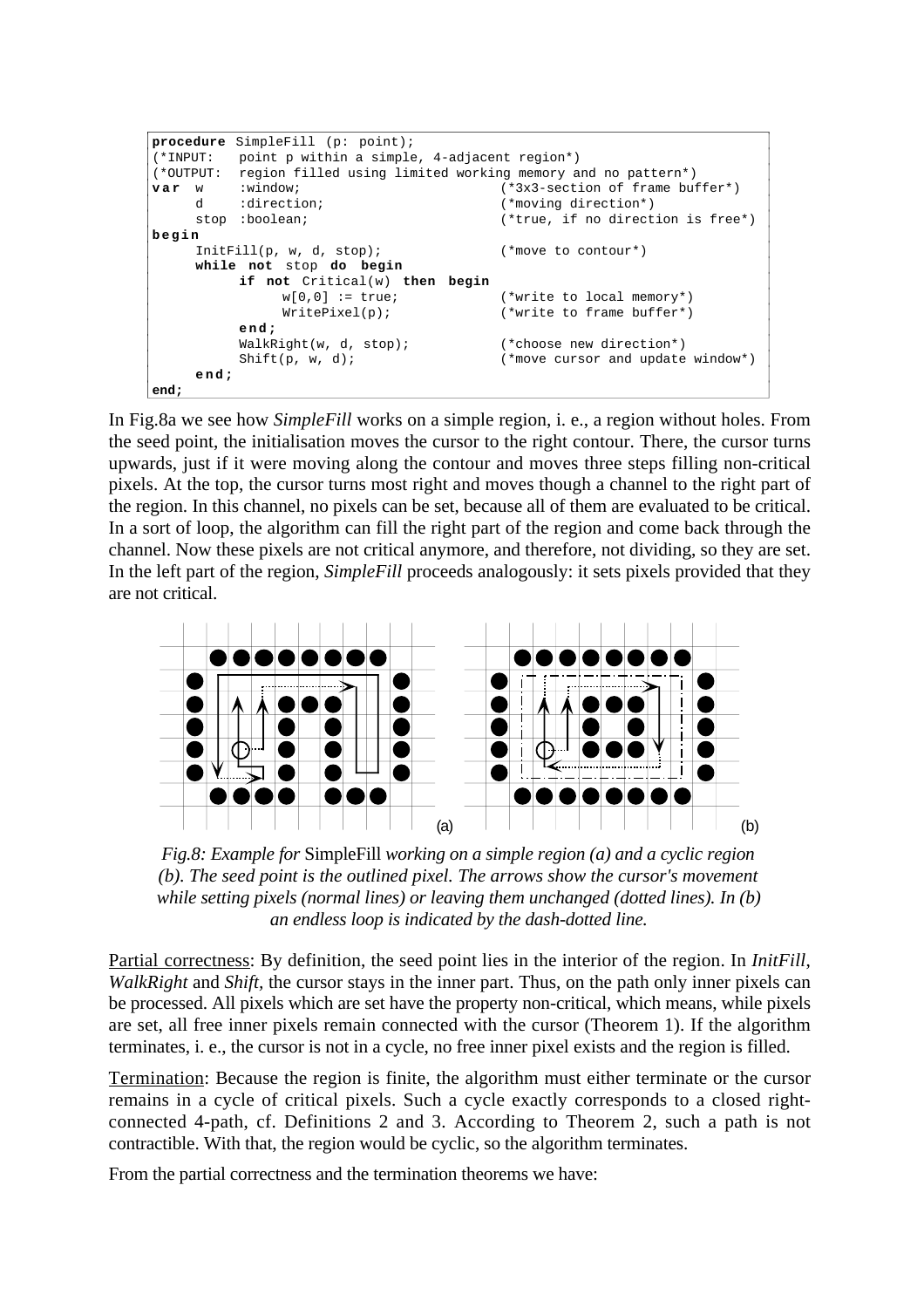Theorem 3:

The algorithm *SimpleFill* fills simple regions correctly.

If the region is not simply connected, i. e., there are holes in the region, a problem arises with *SimpleFill*. The algorithm fills the region up to a 1-pixel-wide path. It describes one or more cycles on which the cursor moves without success. On this path, no pixels can be set because all of them are evaluated to be critical. The window itself does not allow a decision as to whether parts of the region can be cut off or not by setting critical pixels. See Fig.8b for example of such an endless loop. To break that cyclic path consisting of critical pixels, a more global point of view is necessary. This is discussed in the next subsection.

## **3.2 Cyclic Regions**

The algorithm *SimpleFill* enters an endless loop if cycles exist in the region, i. e., the region is not simple. For an analysis of this behaviour, we concentrate on paths that are created by the fill algorithm. Using the strategy "most right", cf. Subsection 2.3, for the cursor's movement, the possible cyclic paths have the following characteristics:

Definition 9:

A sequence of inner pixels  $(z_1, ..., z_n)$  are called **right-cycle** if

- (1) for all  $i = 1, ..., n-2$  holds:  $(z_i, z_{i+1}, z_{i+2})$  right-connected,
- (2)  $(z_{n-1}, z_n, z_1)$  right-connected and
- (3) for all  $i = 1, ..., n$  holds: $z_1 \neq z_i$ .



*Fig.9: Examples for right-cycles beginning at the same position with the window shaded grey; (a): non-true right-cycle; (b): true right-cycle.*

As can be seen in Fig.9, right-cycles can have very different shapes. They can be distinguished by whether they surround existing holes of the region or not. Our interest lies in right-cycles surrounding holes because only these are responsible for the problem of *SimpleFill*. A simple classification of right-cycles is obtained by exploiting the last degree of freedom in Definition 9. This freedom is the path's direction at the beginning and the end of the cycle. For example, in Fig.9a the beginning direction of the path is exactly reverse to the ending direction. In contrast, the path of Fig.9b shows directions orthogonal to each other. This is expressed in formal terms by:

### Definition 10:

A right-cycle  $(z_1, ..., z_n)$  is called **true** if  $(z_n, z_1, z_2)$  are right-connected.

Before using this classification of right-cycles for fill algorithms, we have to prove its applicability. Given an arbitrary cursor position marking a critical pixel, then, according to the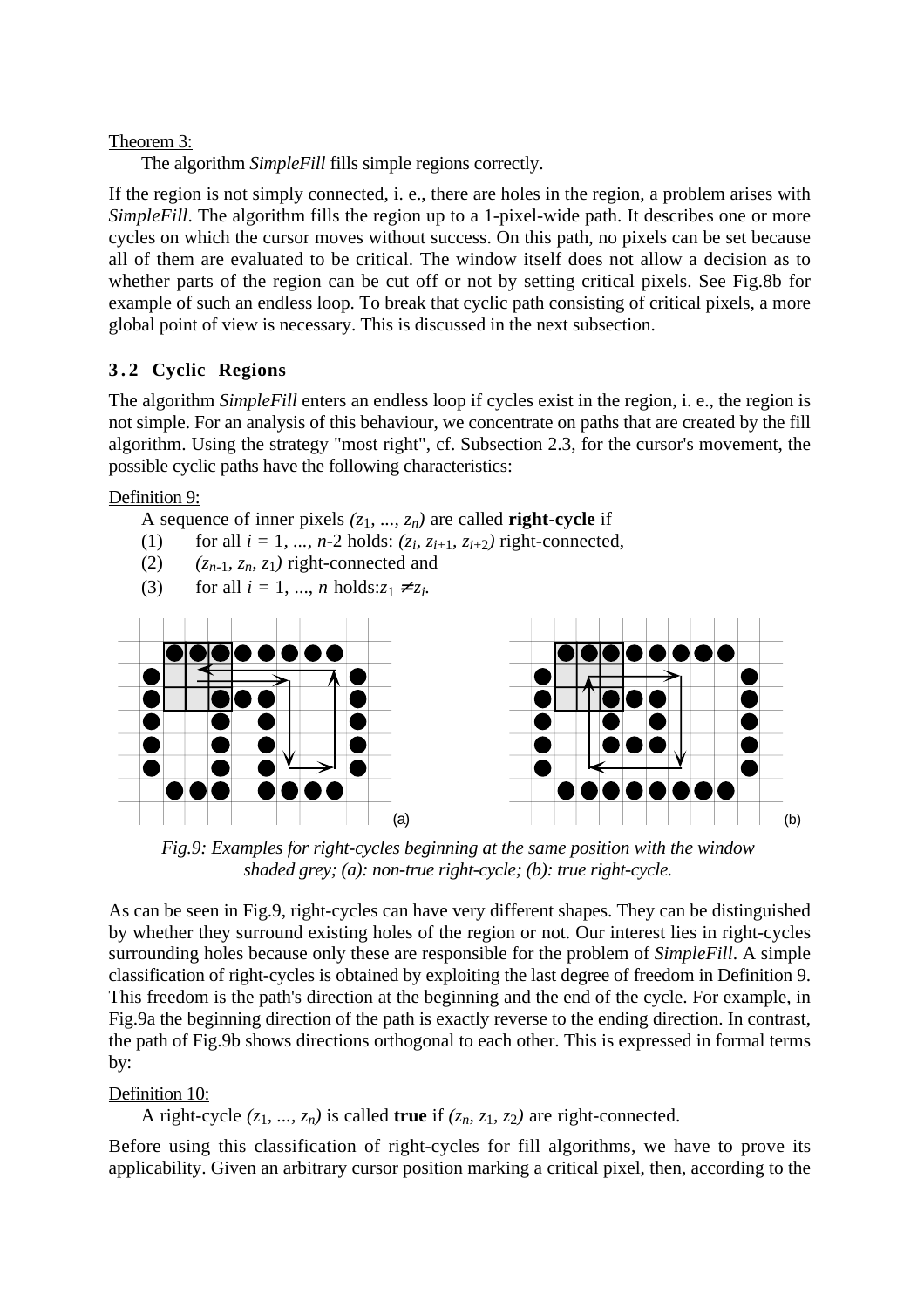following theorem, the type of right-cycle can be related to the importance of the questionable pixel for the region.

#### Theorem 4:

If  $(p_1, ..., p_n)$  is a true right-cycle, then  $p_1$  is not dividing for  $p_n$ ,  $p_2$ .

*Proof*: If  $p_1$  is not critical, then this theorem directly results from Theorem 1. Otherwise, let  $(p_1, ..., p_n)$  be a true right-cycle and  $p_1$  be critical. Assume that  $p_1$  is dividing  $p_n$ ,  $p_2$ . This is equivalent to the fact that there exist inner pixels  $q$ ,  $r$  such that  $p_1$  belongs to all 4-paths between *q, r.* Let *(s1, ..., sm)* be such a 4-path with:

 $s_1=q$ ,  $s_{i-1}=p_2$ ,  $s_i=p_1$ ,  $s_{i+1}=p_n$ ,  $s_m=r$ ,  $p_n\neq p_2$  and for all  $j\neq i$  holds  $s_j\neq p_1$ ; Thus  $W := (q = s_1, ..., s_{i-1} = p_2, p_3, ..., p_{n-1}, p_n = s_{i+1}, ..., s_m = r)$  is 4-connected. This insures that  $p_1$  is not in *W*. Thus  $p_1$  does not divide  $p_n$ ,  $p_2$ , contradicting the assumption.  $\Diamond$ 

Applying Theorem 4, the first pixel of a true right-cycle does not divide two parts of the region. Thus, by global investigation of the region, it is possible to break the problematic cycles of *SimpleFill*. The check whether a (critical) pixel is an element of a true right-cycle is performed by the function *RightCycle(p,w,d)*, cf. the appendix. It takes the cursor *p,* the window *w,* and the current direction *d* as input. At the present position of *p* a second cursor *p'* starts and walks "most right", until it returns to the start point *p*. Thus, the second cursor describes a right-cycle. Then, the starting direction is compared with the return direction. If the latter proceeds by turning "most right" to the former, then we have found a true right-cycle. Respectively, *RightCycle* returns the Boolean value. During this test, the first cursor *p* and its current direction *d* are left unchanged.

With the general fill algorithm, every critical pixel can be an element of a true right-cycle. This must be checked at the first critical pixel. If the cycle is not true, then the pixel divides one or more subregions and must not be set. With a true right-cycle, the pixel does not divide the region in the current direction. But it can divide the region in other directions. Therefore, it is only assumed as set for the next steps. In summary, the following algorithm is obtained (the differences from *SimpleFill* are underlined):

```
procedure CycleFill (p: point);
(*INPUT: pixel p within a 4-adjacent region*)
(*OUTPUT: region filled using limited working memory and no pattern*)<br>
var w :window; (*3x3-section of frame but<br>
d :direction; (*moving direction*)
                                              (*3x3-section of frame buffer*)d :direction; \qquad \qquad (*moving direction*)<br>stop :boolean; \qquad \qquad (*true, if no direct
                                              (*true, if no direction is free*)begin
     InitFill(p, w, d, stop); (*move to contour*)
     while not stop do begin
           if not Critical(w) then begin
                 WritePixel(p); (*write to frame buffer*)
                 w[0,0] := true; (*write to local memory*)
           end else
                 if RightCycle(p, w, d) then
                      w[0,0] := true; (*assume cursor to be set*)
           WalkRight(w, d, stop); (*choose new direction*)
           Shift(p, w, d); (*move cursor and update window*)end;
end;
```
In Fig.10 we see how *CycleFill* works on a region with one hole. As with *SimpleFill* in Subsection 3.1, the cursor moves upwards and sets three pixels after initialisation. There, the algorithm evaluates *p* to be the first critical pixel. Instead of ignoring this fact, like *SimpleFill*, the algorithm starts a second cursor by *RightCycle* moving around the hole. When the second cursor returns to *p*, the starting and returning direction are compared. If the latter proceeds by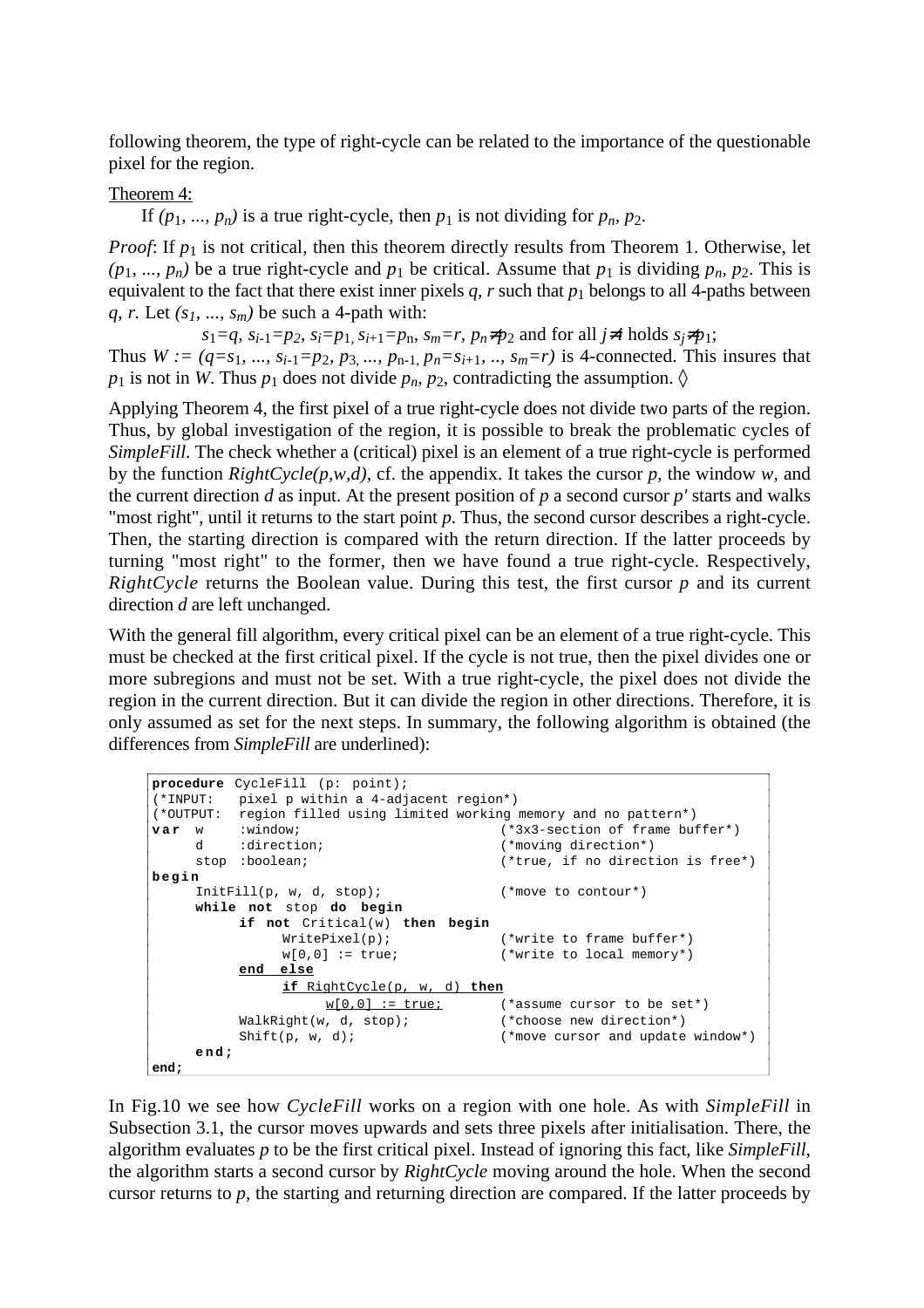turning "most right" to the former, then *RightCycle* evaluates to "true". Following Theorem 4, *p* is not dividing for this true right-cycle and *p* can be assumed as set. With this, the rest of the processed pixels are not critical anymore and can be set.



*Fig.10: An example for* CycleFill *working on a cyclic region. The outlined pixel marks the seed point. The arrows show where the cursor moves along setting pixels (normal lines) or leaving them unchanged (dotted lines). Pixel* p *indicates the start and the end of a true right-cycle.*

Partial correctness: Analogous to *SimpleFill*.

Termination: The region is finite, and at every essential step pixels are set: If a pixel is not critical, it is set, following Theorem 1. Otherwise, it is critical and checked for a right-cycle. If it is a true right-cycle, there exists at least one non-critical pixel in it, if the preceding is assumed as set (Theorem 4). If it is not a true cycle, the cursor moves into the part of the region (the current direction was not changed by *RightCycle*) and can either set pixels or break true rightcycles.

From the partial correctness and the termination theorems, it follows:

Theorem 5:

The algorithm *CycleFill* fills cyclic regions correctly.

### **3.3 Changing Direction**

In this and the next subsection, two heuristics are presented for speeding up the general algorithm. They are pure supplements and do not affect the correctness or the constraint of constant working memory.

The general algorithm *CycleFill* can show high running times in unfavourable cases. In these cases, the region already contains a lot of dividing pixels or they are generated by successive filling. Dividing pixels are time consuming because they cannot be set and the cursor traverses long distances in order to break cycles. If the direction of the normal cursor movement and that for breaking cycles are the same, then the normal cursor and the auxiliary cursor in *RightCycle* can lengthen their own paths. The normal cursor sets pixels in certain parts of the region – due to this, dividing pixels are generated, too. Then, the auxiliary cursor uses the same region parts trying to break cycles. This job now needs more effort because of the increased number of dividing pixels.

To avoid this disadvantage, a heuristic states: "To break cycles, walk most left, otherwise most right". By replacing the procedure *RightCycle* by the procedure *LeftCycle,* the heuristic can easily be built into *CycleFill*. The procedure *LeftCycle* works the same as *RightCycle* except in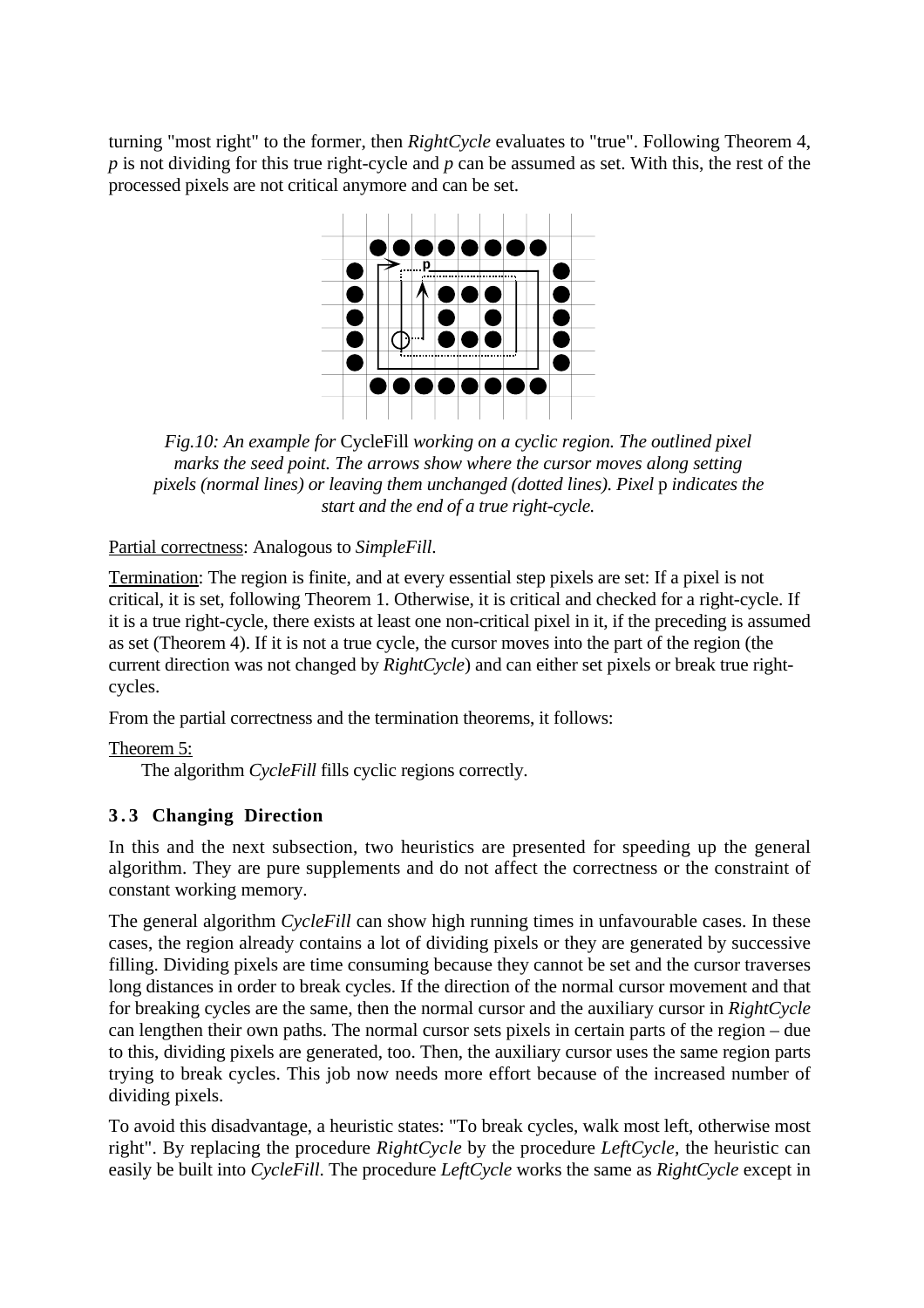the reverse direction, cf. the appendix. Now the cycles are broken counterclockwise, and the region is filled clockwise. The resulting algorithm is called *LeftRightFill*.

## **3.4 Additional Memory**

For the following modification, *MemoryFill,* of the algorithm *CycleFill,* another heuristic is used. It says "Save the divided parts of the region" or "Use multiple cursors". This corresponds to the methods with unlimited memory space. But here the space can be arbitrarily limited! If no memory can be allocated anymore, the algorithm keeps on running like *CycleFill*. This is a combination of a traditional seed fill algorithm with unlimited memory space and *CycleFill*.

With *MemoryFill*, one cursor starts filling the region. If it reaches a critical pixel, then intervention is necessary. Instead of breaking possibly existing cycles by the procedure *RightCycle*, a new cursor is installed to process the rest. The old cursor stops. By means of this, the critical pixel can be set to break further potential cycles. In this case, parts can also be divided, but because the old cursor is still known, they are correctly filled later on.

More and more new cursors are installed until either the current part of the region is filled or no memory space can be allocated. In the first case, one can delete the current cursor and access those still to be processed. In the second case, one checks whether all of the stored cursors are actually still used. If this is not true, then one of them can be reused. Otherwise, one must proceed with the current cursor like *CycleFill*.

The correctness of this heuristic can be seen easily: *MemoryFill* runs several *CycleFill*s in turn. Each cursor of the procedure *CycleFill* works independently. Therefore, each cursor works correctly by itself. A mutual influence is not possible because the essential steps of the single cursors are computed completely separately.

# **4 Experimental Results**

In this section, the efficiency of the presented algorithms is examined. As given by the problem definition, the time complexity is measured depending on the most time-consuming operations. For common von-Neumann-computers, these are reading and writing to the frame buffer. Reading a pixel means getting its state from the frame buffer. Writing a pixel sets its state to either "set" or "free". Both operations are assumed to have an equal and constant cost. Furthermore, the costs for accessing the local working memory can be neglected. Compared with frame buffer operations, these accesses are very fast. Additionally, the algorithms need only a constant amount of accesses to the local memory per frame buffer operation.

To compare the behaviour of the algorithms, different regions have been generated. Overlapping lines, squares and circles were randomly placed on an interactive display (bitmatrix). From the resulting intersections, different regions arise. The corresponding seed points of the regions were selected using a mouse. Similar to polygons, there are three kinds of regions: convex, non-convex and cyclic regions (sorted by increasing complexity). Altogether, about one hundred different regions equally chosen among these three types were tested.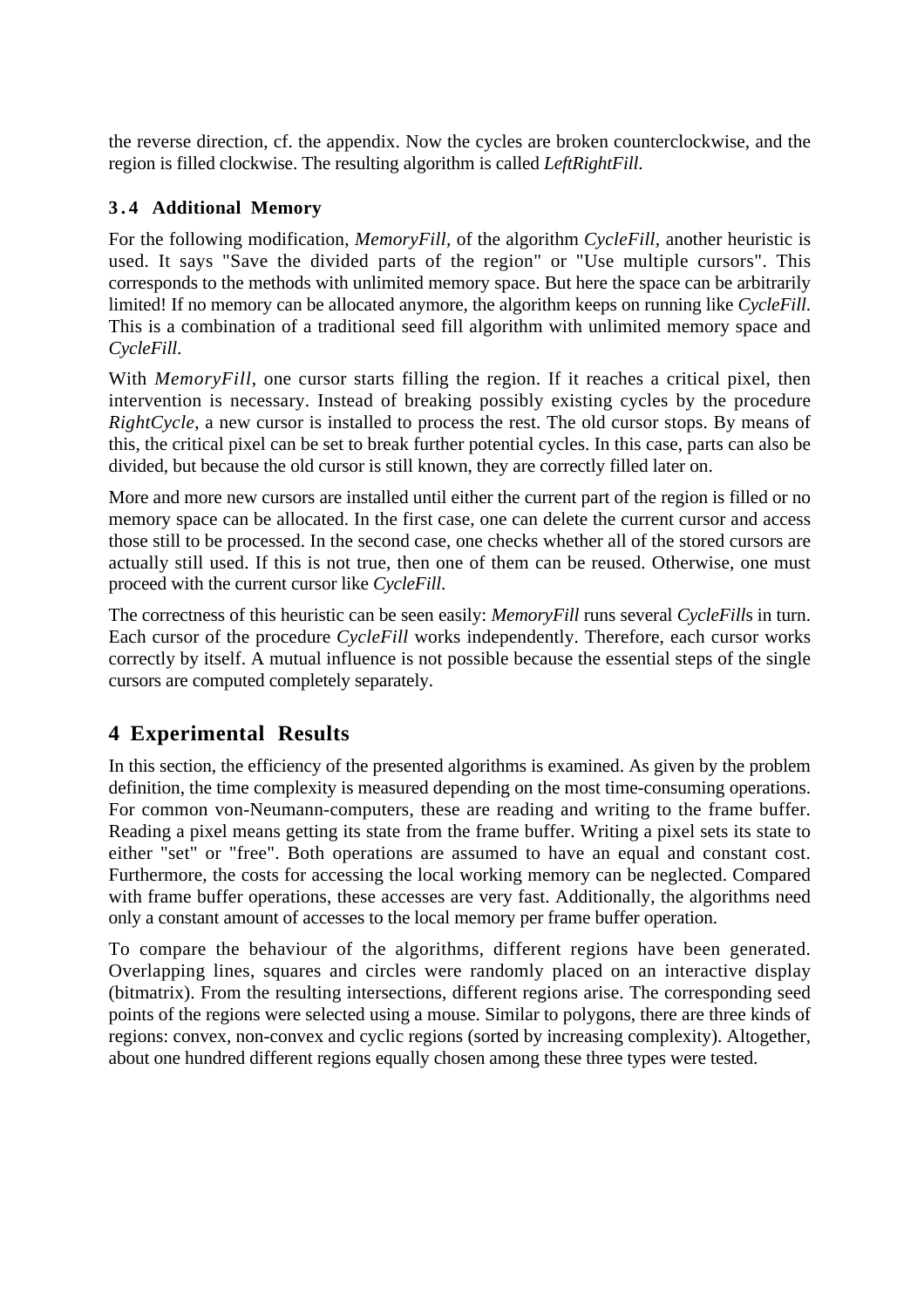

*Fig.11: The experimental results show the efficiency of the different algorithms sorted by the use of memory.*

In Fig.11, the algorithms presented are sorted by the amount of available working memory needed for the cursor along the horizontal axis. The number after the *MemoryFill* algorithm indicates the number of available cursors, i. e., *MemoryFill\_n* uses up to *n* cursors *(MemoryFill*  $1 =$  *SimpleFill and MemoryFill*  $2 =$  *<i>CycleFill)*. For each region class, the average overhead of memory operations relative to the region size (inner pixels) is mapped. This measure is independent of the region size and enables a direct comparison of the algorithms. Generally, to set a pixel at least once, the window must be shifted onto it. One shift costs three reading operations, i. e., the overhead cannot become smaller than three operations per inner pixel.

For cyclic regions, *SimpleFill* has no value because the algorithm would not terminate. The heuristic of *LeftRightFill*, applied to different regions, yields no advantages compared with *CycleFill*. The efficiency of the other heuristic, *MemoryFill,* approximates the optimum with a mere two additional memory addresses, i. e., by increasing memory space, the average results cannot be improved. This holds even in very complex cases, e. g., regions with 100 holes. Comparing the region classes, notice that cyclic regions can be filled faster than convex or nonconvex regions at the optimum. This verifies the assumption in Subsection 3.3, that it is not the cycles but a lot of dividing pixels that are time consuming.

## **5 Conclusion**

In summary, we solved the problem of region filling with constant working memory in bitmatrices. Several seeding algorithms were presented and verified. We proved that the basic algorithm, CycleFill*,* fills general, boundary-defined, 4-adjacent regions correctly.

The algorithm *MemoryFill* is shown to be the most efficient heuristic. With little additional memory, the efficiency converges to the optimal overhead of three reading operations per one writing operation. Some algorithms described previously have less overhead in the best case (e. g. *TintFill* (Smith 1979) has overhead Two) but none of them work with a constant working memory.

The presented algorithms can easily be realised in an interactive graphic device with an extra coprocessor for frame buffer operations. Using the most efficient heuristic *MemoryFill*, one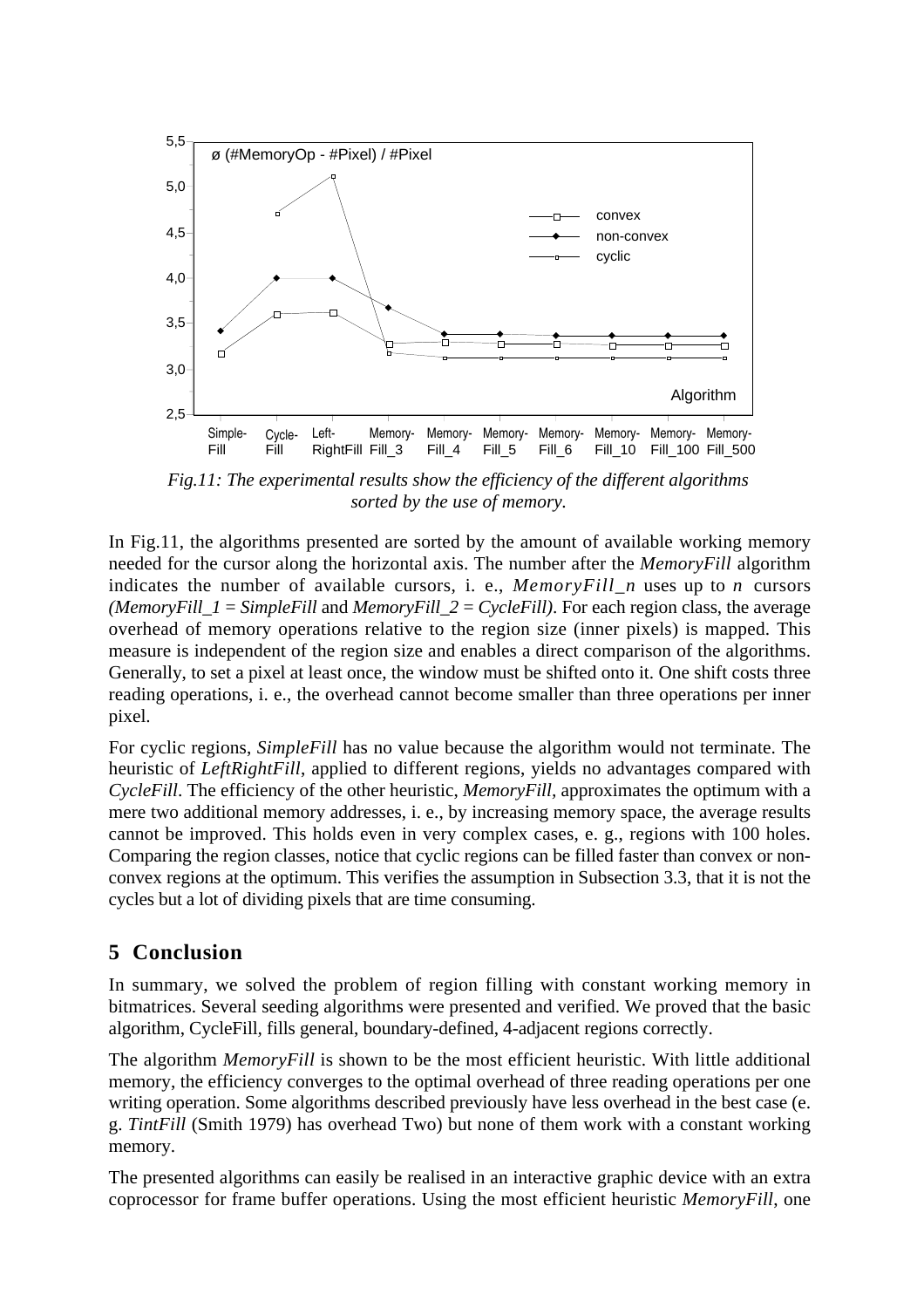has to determine the maximum memory capacity of the coprocessor available for filling. The more memory that can be used, the more efficient is the heuristic. Thus, the code of *MemoryFill* is down-loaded with the corresponding number of cursors declared in the code.

An interesting generalisation of the region fill problem is filling patterns. The pattern is given by a Boolean function which specifies whether a pixel should be set or not, depending on its coordinates. Thus a region can, for example, be striped periodically or dotted randomly. Because the presented algorithms do not use an extra "working plane" in addition to the frame buffer, no pattern mapping can be applied while copying the filled region into the frame buffer. Further research on filling with constant working memory should aim at algorithms for filling patterns.

# **Appendix**

Here, the source code of the function *RightCycle* (cf. Section 3.2) is given in Pascal notation. The other subroutines mentioned in the paper such as *InitFill, Critical, WalkRight, Shift, ReadPixel* and *WritePixel* are realised in a straitforward fashion following the description of former sections. The function *LeftCycle* (cf. Section 3.3) is obtained through replacing the procedure *WalkRight* by *WalkLeft* in the *RightCycle*.

```
function RightCycle(p :point, w :window, d :direction):boolean;
(*INPUT: pixel p within a 4-adjacent region, window w of p,*)
(* current moving direction d *)
(*OUTPUT: true, if p in true right-cycle; false, otherwise*)
var
    p_old :point; (*starting point of cycle*)
    d_old :direction; (*starting direction*)
    d_old :direction; (*starting<br>stop :boolean; (*dummy*)
begin
    WalkRight(w, d, stop);
    d_old := d; p\_old := p; (*store current values*)Shift(p, w, d); (*move cursor and update window*)while (p <> p_old) do begin (*move in right-cycle*)
        if not Critical(w) then begin
             WritePixel(p); (*write to frame buffer*)
             w[0, 0] := true; (*write to local memory*)
         end;
         WalkRight(w, d, stop); (*choose new direction*)
         Shift(p, w, d); (*move cursor and update window*)end; (*right-cycle closed*)
    WalkRight(w, d, stop);
    if (d_old = d) then (*check directions*)
        RightCycle := true
    else
         RightCycle := false;
end;
```
# **Acknowledgements**

For the friendly support on the submitted paper, I would like to thank very much Prof. Heinrich Müller. He also indicated the original problem. Additionally, I would like to thank Alf-Christian Achilles, Dietmar Kappaey, Peter Kneisel, Volker Vogelgesang, and the anonymous reviewers for proofreading and their valuable comments.

## **References**

Ackland BD Weste NH (1981) The edge flag algorithm - A fill method for raster scan displays. IEEE Transactions on Computers 30(1): 41-48.